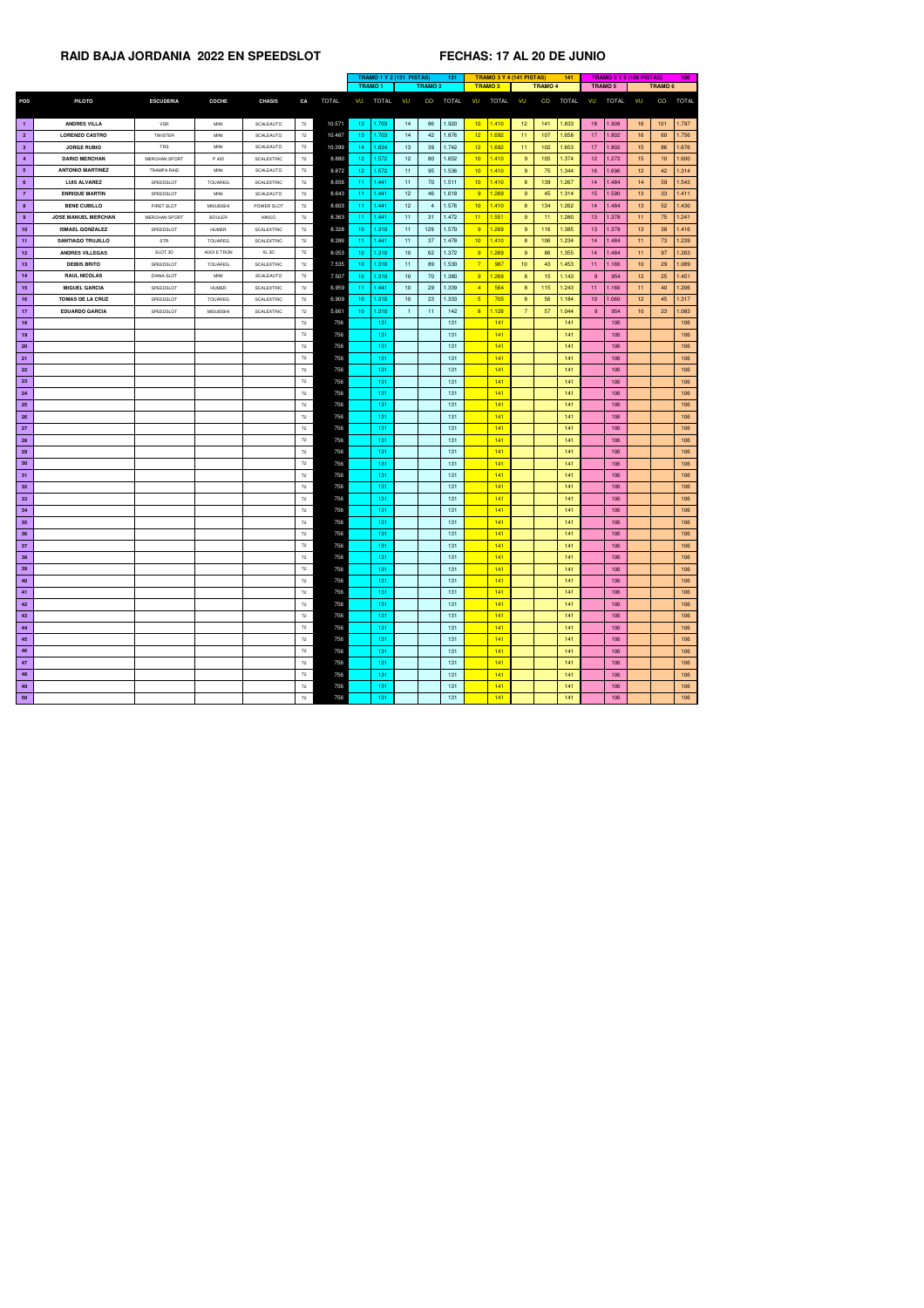|                 |                            |                   |                   |                   |           |              | <b>TRAMO 1 Y 2 (131 PISTAS)</b><br>131 |              |                 |                | <b>TRAMO 3 Y 4 (141 PISTAS)</b> |                 |               | 141             |                 | <b>TRAMO 5 Y 6 (106 PISTAS)</b> |                 |              | 106             |                    |              |
|-----------------|----------------------------|-------------------|-------------------|-------------------|-----------|--------------|----------------------------------------|--------------|-----------------|----------------|---------------------------------|-----------------|---------------|-----------------|-----------------|---------------------------------|-----------------|--------------|-----------------|--------------------|--------------|
|                 |                            |                   |                   |                   |           |              | <b>TRAMO1</b>                          |              |                 | <b>TRAMO 2</b> |                                 |                 | <b>TRAMO3</b> |                 | <b>TRAMO 4</b>  |                                 | <b>TRAMO 5</b>  |              |                 | TRAMO <sub>6</sub> |              |
| <b>POS</b>      | <b>PILOTO</b>              | <b>ESCUDERIA</b>  | <b>COCHE</b>      | <b>CHASIS</b>     | CA        | <b>TOTAL</b> | VU                                     | <b>TOTAL</b> | VU              | CO             | <b>TOTAL</b>                    | VU              | <b>TOTAL</b>  | VU              | CO              | <b>TOTAL</b>                    | VU              | <b>TOTAL</b> | VU              | CO                 | <b>TOTAL</b> |
|                 |                            |                   |                   |                   |           |              |                                        |              |                 |                |                                 |                 |               |                 |                 |                                 |                 |              |                 |                    |              |
| $\blacksquare$  | <b>JORGE DURAN</b>         | <b>TWISTER</b>    | <b>MINI BUGGI</b> | <b>TWISTER</b>    | T3        | 11.359       | 14                                     | 1.834        | 15              | 8              | 1.973                           | 13 <sup>2</sup> | 1.833         | 13 <sup>°</sup> | 14              | 1.847                           |                 | $19$   2.014 | 17              | 56                 | 1.858        |
| $\overline{2}$  | <b>LORENZO CASTRO (FC)</b> | <b>TWISTER</b>    | CENTURY           | TWISTER           | T3        | 11.292       | 14                                     | 1.834        | 14              | 103            | 1.937                           | 13 <sup>°</sup> | 1.833         | 12 <sub>2</sub> | 89              | 1.781                           | 18              | 1.908        | 18 <sup>°</sup> | 91                 | 1.999        |
| 3 <sup>°</sup>  | <b>CARLOS BARRIGA</b>      | <b>JAMON SLOT</b> | <b>FORD F 150</b> | <b>FR</b>         | <b>T3</b> | 11.040       | 14                                     | 1.834        | 14              | 36             | 1.870                           | 13 <sup>°</sup> | 1.833         | 11              | 113             | 1.664                           | 18 <sup>°</sup> | 1.908        | 18 <sup>°</sup> | 23                 | 1.931        |
| $\overline{4}$  | <b>JAVIER PIÑA</b>         | <b>FR</b>         | <b>FORD F 150</b> | FR                | T3        | 10.471       | 13                                     | 1.703        | 14              | 119            | 1.953                           | 12 <sub>2</sub> | 1.692         | 11              | 13 <sup>7</sup> | 1.564                           | 18              | 1.908        | 15 <sub>1</sub> | 61                 | 1.651        |
| 5 <sub>1</sub>  | <b>ROBERTO SANCHEZ</b>     | <b>FR</b>         | <b>GEISER</b>     | FR                | T3        | 10.287       | 13 <sub>1</sub>                        | 1.703        | 12 <sup>2</sup> | 69             | 1.641                           | 11              | 1.551         | 12 <sub>2</sub> | 21              | 1.713                           | 17 <sup>2</sup> | 1.802        | 17              | 75                 | 1.877        |
| $6^{\circ}$     | <b>JOSE LUIS ORTIZ</b>     | 80-90             | <b>MINI</b>       | <b>REMON SLOT</b> | T3        | 9.658        | 12 <sub>1</sub>                        | 1.572        | 12 <sup>2</sup> | 14             | 1.586                           | 11              | 1.551         | 10 <sub>1</sub> | 140             | 1.550                           | 17 <sup>2</sup> | 1.802        | 15 <sub>1</sub> | $\overline{7}$     | 1.597        |
| $\overline{7}$  | <b>TOMAS DE LA CRUZ</b>    | SPEEDSLOT         | <b>HUMER</b>      | <b>XC RAID</b>    | T3        | 9.324        | 13                                     | 1.703        | 11              | 99             | 1.540                           | 10 <sup>2</sup> | 1.410         | 9               | 93              | 1.362                           | 16              | 1.696        | 15 <sup>°</sup> | 23                 | 1.613        |
| 8 <sup>2</sup>  | <b>ENRIQUE MARTIN</b>      | SPEEDSLOT         | <b>PROTRUCK</b>   | <b>MITOOS</b>     | <b>T3</b> | 8.938        | 11                                     | 1.441        | 11              | 65             | 1.506                           | 11              | 1.551         | 9               | 84              | 1.353                           | 15 <sub>1</sub> | 1.590        | 14              | 13 <sup>°</sup>    | 1.497        |
| $9^{\circ}$     | <b>SANTIAGO TRUJILLO</b>   | STR               | <b>HUMER</b>      | <b>NINCO</b>      | T3        | 7.351        | 10 <sub>1</sub>                        | 1.310        | 11              | 124            | 1.565                           | 9               | 1.269         | $\overline{7}$  | 53              | 1.040                           | $\overline{7}$  | 742          | 13 <sup>7</sup> | 47                 | 1.425        |
| 11              | <b>JOSE PABLO BAQUERO</b>  | AXARQUIA          | P N3008           | <b>TWISTER</b>    | T3        | 5.718        |                                        |              | $\sim$          | $\sim$ .       | $\sim$                          | 8               | 1.128         | 8 <sup>°</sup>  | 120             | 1.248                           | 17              | 1.802        | 14              | 56                 | 1.540        |
| 12              |                            |                   |                   |                   |           | 756          |                                        | 131          |                 |                | 131                             |                 | 141           |                 |                 | $141$                           |                 | 106          |                 |                    | 106          |
| 13              |                            |                   |                   |                   |           | 756          |                                        | 131          |                 |                | 131                             |                 | 141           |                 |                 | $141$                           |                 | 106          |                 |                    | 106          |
| 14              |                            |                   |                   |                   |           | 756          |                                        | 131          |                 |                | 131                             |                 | 141           |                 |                 | $141$                           |                 | 106          |                 |                    | 106          |
| 15              |                            |                   |                   |                   |           | 756          |                                        | 131          |                 |                | 131                             |                 | 141           |                 |                 | 141                             |                 | 106          |                 |                    | 106          |
| 16              |                            |                   |                   |                   |           | 756          |                                        | 131          |                 |                | 131                             |                 | 141           |                 |                 | $141$                           |                 | 106          |                 |                    | 106          |
| 17              |                            |                   |                   |                   |           | 756          |                                        | 131          |                 |                | 131                             |                 | 141           |                 |                 | 141                             |                 | 106          |                 |                    | 106          |
| 18              |                            |                   |                   |                   |           | 756          |                                        | 131          |                 |                | 131                             |                 | 141           |                 |                 | $141$                           |                 | 106          |                 |                    | 106          |
| 19              |                            |                   |                   |                   |           | 756          |                                        | 131          |                 |                | 131                             |                 | 141           |                 |                 | $141$                           |                 | 106          |                 |                    | 106          |
| <b>20</b>       |                            |                   |                   |                   |           | 756          |                                        | 131          |                 |                | 131                             |                 | 141           |                 |                 | 141                             |                 | 106          |                 |                    | 106          |
| 21              |                            |                   |                   |                   |           | 756          |                                        | 131          |                 |                | 131                             |                 | 141           |                 |                 | 141                             |                 | 106          |                 |                    | 106          |
| 22              |                            |                   |                   |                   |           | 756          |                                        | 131          |                 |                | 131                             |                 | 141           |                 |                 | $141$                           |                 | 106          |                 |                    | 106          |
| 23              |                            |                   |                   |                   |           | 756          |                                        | 131          |                 |                | 131                             |                 | 141           |                 |                 | 141                             |                 | 106          |                 |                    | 106          |
| 24              |                            |                   |                   |                   |           | 756          |                                        | 131          |                 |                | 131                             |                 | 141           |                 |                 | $141$                           |                 | 106          |                 |                    | 106          |
| <b>25</b>       |                            |                   |                   |                   |           | 756          |                                        | 131          |                 |                | 131                             |                 | 141           |                 |                 | 141                             |                 | 106          |                 |                    | 106          |
| 26              |                            |                   |                   |                   | <b>T3</b> | 756          |                                        | 131          |                 |                | 131                             |                 | 141           |                 |                 | 141                             |                 | 106          |                 |                    | 106          |
| <b>28</b>       |                            |                   |                   |                   | T3        | 756          |                                        | 131          |                 |                | 131                             |                 | 141           |                 |                 | $141$                           |                 | 106          |                 |                    | 106          |
| 29              |                            |                   |                   |                   | T3        | 756          |                                        | 131          |                 |                | 131                             |                 | 141           |                 |                 | 141                             |                 | 106          |                 |                    | 106          |
| 30 <sub>o</sub> |                            |                   |                   |                   | T3        | 756          |                                        | 131          |                 |                | 131                             |                 | 141           |                 |                 | 141                             |                 | 106          |                 |                    | 106          |
| 31              |                            |                   |                   |                   | T3        | 756          |                                        | 131          |                 |                | 131                             |                 | 141           |                 |                 | $141$                           |                 | 106          |                 |                    | 106          |
| 32              |                            |                   |                   |                   | <b>T3</b> | 756          |                                        | 131          |                 |                | 131                             |                 | 141           |                 |                 | 141                             |                 | 106          |                 |                    | 106          |
| 33              |                            |                   |                   |                   | T3        | 756          |                                        | 131          |                 |                | 131                             |                 | 141           |                 |                 | 141                             |                 | 106          |                 |                    | 106          |
| 34              |                            |                   |                   |                   | T3        | 756          |                                        | 131          |                 |                | 131                             |                 | 141           |                 |                 | $141$                           |                 | 106          |                 |                    | 106          |
| 35              |                            |                   |                   |                   | T3        | 756          |                                        | 131          |                 |                | 131                             |                 | 141           |                 |                 | $141$                           |                 | 106          |                 |                    | 106          |
| 36              |                            |                   |                   |                   | T3        | 756          |                                        | 131          |                 |                | 131                             |                 | 141           |                 |                 | $141$                           |                 | 106          |                 |                    | 106          |
| 37              |                            |                   |                   |                   | T3        | 756          |                                        | 131          |                 |                | 131                             |                 | 141           |                 |                 | 141                             |                 | 106          |                 |                    | 106          |
| 38              |                            |                   |                   |                   | T3        | 756          |                                        | 131          |                 |                | 131                             |                 | 141           |                 |                 | 141                             |                 | 106          |                 |                    | 106          |
| 39              |                            |                   |                   |                   | T3        | 756          |                                        | 131          |                 |                | 131                             |                 | 141           |                 |                 | $141$                           |                 | 106          |                 |                    | 106          |
| 40              |                            |                   |                   |                   | T3        | 756          |                                        | 131          |                 |                | 131                             |                 | 141           |                 |                 | 141                             |                 | 106          |                 |                    | 106          |
| 41              |                            |                   |                   |                   | T3        | 756          |                                        | 131          |                 |                | 131                             |                 | 141           |                 |                 | 141                             |                 | 106          |                 |                    | 106          |
| 42              |                            |                   |                   |                   | T3        | 756          |                                        | 131          |                 |                | 131                             |                 | 141           |                 |                 | 141                             |                 | 106          |                 |                    | 106          |
|                 |                            |                   |                   |                   | T3        | 756          |                                        | 131          |                 |                | 131                             |                 | 141           |                 |                 | 141                             |                 | 106          |                 |                    | 106          |
| 43              |                            |                   |                   |                   |           |              |                                        |              |                 |                |                                 |                 |               |                 |                 |                                 |                 |              |                 |                    |              |
| 44              |                            |                   |                   |                   | T3        | 756          |                                        | 131          |                 |                | 131                             |                 | 141           |                 |                 | 141                             |                 | 106          |                 |                    | 106          |
| 45              |                            |                   |                   |                   | T3        | 756          |                                        | 131          |                 |                | 131                             |                 | 141           |                 |                 | 141                             |                 | 106          |                 |                    | 106          |
| 46              |                            |                   |                   |                   | T3        | 756          |                                        | 131          |                 |                | 131                             |                 | 141           |                 |                 | 141                             |                 | 106          |                 |                    | 106          |
| 47              |                            |                   |                   |                   | T3        | 756          |                                        | 131          |                 |                | 131                             |                 | 141           |                 |                 | 141                             |                 | 106          |                 |                    | 106          |
| 48              |                            |                   |                   |                   | T3        | 756          |                                        | 131          |                 |                | 131                             |                 | 141           |                 |                 | 141                             |                 | 106          |                 |                    | 106          |
| 49              |                            |                   |                   |                   | <b>T3</b> | 756          |                                        | 131          |                 |                | 131                             |                 | 141           |                 |                 | 141                             |                 | 106          |                 |                    | 106          |
| 50              |                            |                   |                   |                   | T3        | 756          |                                        | 131          |                 |                | 131                             |                 | 141           |                 |                 | 141                             |                 | 106          |                 |                    | 106          |
| 51              |                            |                   |                   |                   | T3        | 756          |                                        | 131          |                 |                | 131                             |                 | 141           |                 |                 | 141                             |                 | 106          |                 |                    | 106          |
| 52              |                            |                   |                   |                   | T3        | 756          |                                        | 131          |                 |                | 131                             |                 | 141           |                 |                 | 141                             |                 | 106          |                 |                    | 106          |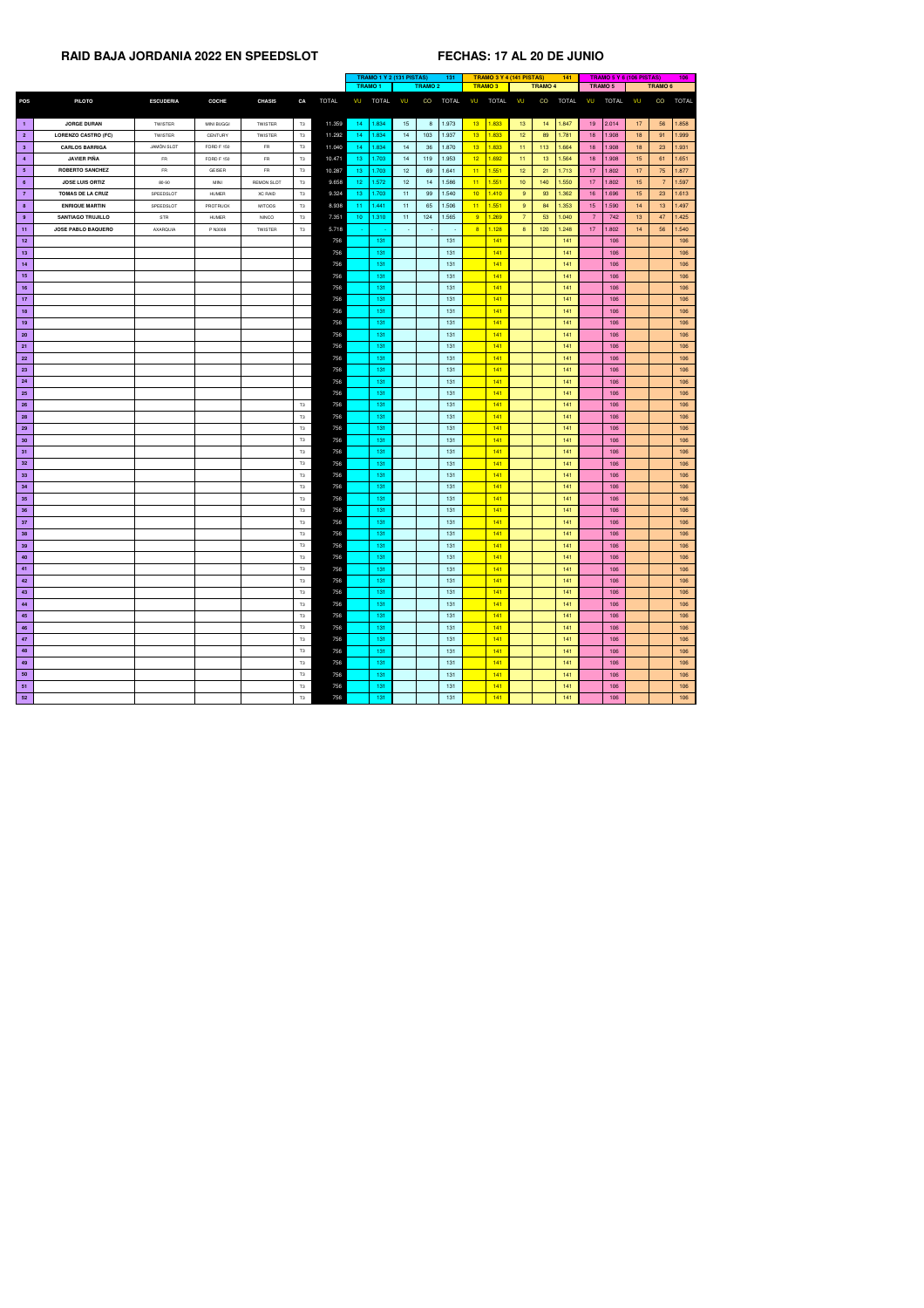|                 |                          |                  |                  |               |        |              |                 | <b>TRAMO 1 Y 2 (131 PISTAS)</b> |                 |                | 124      |                 | <b>TRAMO 3 Y 4 (141 PISTAS)</b> |                 |                | 141          |                 |         | <b>TRAMO 5 Y 6 (106 PISTAS)</b> |                 | 106          |
|-----------------|--------------------------|------------------|------------------|---------------|--------|--------------|-----------------|---------------------------------|-----------------|----------------|----------|-----------------|---------------------------------|-----------------|----------------|--------------|-----------------|---------|---------------------------------|-----------------|--------------|
|                 |                          |                  |                  |               |        |              | <b>TRAMO1</b>   |                                 |                 | <b>TRAMO 2</b> |          |                 | <b>TRAMO3</b>                   |                 | <b>TRAMO 4</b> |              |                 | TRAMO 5 |                                 | <b>TRAMO 6</b>  |              |
| <b>POS</b>      | <b>PILOTO</b>            | <b>ESCUDERIA</b> | <b>COCHE</b>     | <b>CHASIS</b> | CA     | <b>TOTAL</b> | VU              | TOTAL                           | <b>VU</b>       | CO             | TOTAL VU |                 | <b>TOTAL</b>                    | <b>VU</b>       | CO             | <b>TOTAL</b> | VU              | TOTAL   | VU                              | CO              | <b>TOTAL</b> |
| $\blacksquare$  | <b>JORGE RUBIO</b>       | TRS              | <b>TOUAREG</b>   | <b>MITOOS</b> | T3 ECO | 10.884       | 14              | 1.736                           | 14              | 89             | 1.825    | 13 <sup>7</sup> | 1.833                           | 11 <sub>1</sub> | 126            | 1.677        | 18 <sup>°</sup> | 1.908   | 17                              | 103             | 1.905        |
| $\overline{2}$  | <b>ANDRES VILLA</b>      | <b>VSR</b>       | <b>MINI</b>      | <b>MITOOS</b> | T3 ECO | 10.420       | 13 <sub>1</sub> | 1.612                           | 14              | 54             | 1.790    | 12 <sub>2</sub> | 1.692                           | 11 <sub>1</sub> | 96             | 1.647        | 17 <sup>2</sup> | 1.802   | 17                              | 75              | 1.877        |
| 3 <sup>2</sup>  | <b>JUAN ANTONIO FDEZ</b> | 80-90            | <b>TROPIC</b>    | <b>MITOOS</b> | T3 ECO | 10.068       | 11 <sub>1</sub> | 1.364                           | 14              | 105            | 1.841    | 12 <sub>2</sub> | 1.692                           | 10 <sub>1</sub> | 138            | 1.548        | 18 <sup>°</sup> | 1.908   | 16 <sup>°</sup>                 | 19 <sup>°</sup> | 1.715        |
| $\overline{4}$  | <b>ENRIQUE MARTIN</b>    | SPEEDSLOT        | <b>TOUAREG</b>   | <b>MITOOS</b> | T3 ECO | 9.673        | 13 <sup>°</sup> | 1.612                           | 13 <sup>°</sup> | 3              | 1.615    | 10 <sup>°</sup> | 1.410                           | 12 <sup>°</sup> | 50             | 1.742        | 16 <sup>°</sup> | 1.696   | 15                              | 8               | 1.598        |
| 5 <sub>5</sub>  | <b>BENE CUBILLO</b>      | PIRET SLOT       | TOYOTA HULUX     | <b>MITOOS</b> | T3 ECO | 9.664        | 13 <sup>°</sup> | 1.612                           | 13 <sup>7</sup> |                | 1.616    | 12 <sub>2</sub> | 1.692                           | $9^{\circ}$     | 74             | 1.343        | 16 <sup>°</sup> | 1.696   | 16                              | $9^{\circ}$     | 1.705        |
| $6^{\circ}$     | <b>JUAN SANTAMARIA</b>   | PARLAS SLOT      | <b>MISUBHISI</b> | <b>MITOOS</b> | T3 ECO | 9.274        | 12 <sub>1</sub> | 1.488                           | 12 <sub>2</sub> | 131            | 1.619    | $-11$           | 1.551                           | 10 <sup>°</sup> | 139            | 1.549        | 15 <sub>1</sub> | 1.590   | 13 <sup>°</sup>                 | 99              | 1.477        |
| $\overline{7}$  | <b>EDUARDO GARCIA</b>    | SPEEDSLOT        | <b>TOUAREG</b>   | <b>MITOOS</b> | T3 ECO | 9.252        | 12 <sub>1</sub> | 1.488                           | 12 <sup>7</sup> | 42             | 1.530    | 11              | 1.551                           | 11 <sub>1</sub> | 24             | 1.575        | 15 <sub>1</sub> | 1.590   | 14                              | 34              | 1.518        |
| 10 <sub>1</sub> | <b>JOSE LUIS ORTIZ</b>   | 80-90            | <b>TOUAREG</b>   | <b>MITOOS</b> | T3 ECO | 9.150        | 13 <sup>°</sup> | 1.612                           | 11              | 104            | 1.468    | 10 <sup>°</sup> | 1.410                           | 11 <sub>1</sub> | 138            | 1.689        | 13 <sup>°</sup> | 1.378   | 15 <sub>15</sub>                | 3 <sup>°</sup>  | 1.593        |
| 11              | <b>SANTIAGO TRUJILLO</b> | <b>STR</b>       | <b>MISUBHISI</b> | <b>MITOOS</b> | T3 ECO | 8.809        | 11 <sub>1</sub> | 1.364                           | 12 <sup>2</sup> | 124            | 1.612    | 11              | 1.551                           | $9^{\circ}$     | 85             | 1.354        | 15 <sub>1</sub> | 1.590   | 12 <sub>2</sub>                 | 66              | 1.338        |
| 12              | <b>ALBERTO GUILLEN</b>   | ACCIÒN 4X4       | NISSAN PATROL    | <b>MITOOS</b> | T3 ECO | 8.748        | 12 <sub>1</sub> | .488                            | 11              | 90             | 1.454    | 11              | 1.551                           | 8 <sup>°</sup>  | 99             | 1.227        | 16 <sup>°</sup> | 1.696   | 12 <sub>2</sub>                 | 60              | 1.332        |
| 13              | <b>ISMAEL GONZALEZ</b>   | SPEEDSLOT        | TOUAREG          | <b>MITOOS</b> | T3 ECO | 7.982        | 11.             | 1.364                           | 10 <sup>1</sup> | 126            | 1.366    |                 | 987                             | $9^{\circ}$     | 71             | 1.340        | 13 <sup>°</sup> | 1.378   | 14                              | 63              | 1.547        |
| 10              | <b>DEIBOS BRITO</b>      | SPEEDSLOT        | CAMARO           | <b>MITOOS</b> | T3 ECO | 7.893        | 11 <sub>1</sub> | 1.364                           | 10 <sup>1</sup> | 78             | 1.318    | 10 <sub>1</sub> | 1.410                           | 10 <sup>°</sup> | 67             | 1.477        | 10 <sup>1</sup> | 1.060   | 11 <sub>1</sub>                 | 98              | 1.264        |
| 15              | <b>TOMAS DE LA CRUZ</b>  | SPEEDSLOT        | CAMARO           | <b>MITOOS</b> | T3 ECO | 6.869        | 11 <sub>1</sub> | 1.364                           | 10 <sup>1</sup> | 23             | 1.263    | $\overline{7}$  | 987                             | 8 <sup>°</sup>  | 90             | 1.218        | 10 <sup>1</sup> | 1.060   | 9                               | 23              | 977          |
| 16              |                          |                  |                  |               |        | 742          |                 | 124                             |                 |                | 124      |                 | 141                             |                 |                | 141          |                 | 106     |                                 |                 | 106          |
| 17 <sub>2</sub> |                          |                  |                  |               |        | 742          |                 | 124                             |                 |                | 124      |                 | 141                             |                 |                | 141          |                 | 106     |                                 |                 | 106          |
| 18              |                          |                  |                  |               |        | 742          |                 | 124                             |                 |                | 124      |                 | 141                             |                 |                | 141          |                 | 106     |                                 |                 | 106          |
| 19              |                          |                  |                  |               |        | 742          |                 | 124                             |                 |                | 124      |                 | 141                             |                 |                | 141          |                 | 106     |                                 |                 | 106          |
| 20              |                          |                  |                  |               |        | 742          |                 | 124                             |                 |                | 124      |                 | 141                             |                 |                | 141          |                 | 106     |                                 |                 | 106          |
| 21              |                          |                  |                  |               |        | 742          |                 | 124                             |                 |                | 124      |                 | 141                             |                 |                | 141          |                 | 106     |                                 |                 | 106          |
| <b>22</b>       |                          |                  |                  |               |        | 742          |                 | 124                             |                 |                | 124      |                 | 141                             |                 |                | 141          |                 | 106     |                                 |                 | 106          |
| 23              |                          |                  |                  |               |        | 742          |                 | 124                             |                 |                | 124      |                 | 141                             |                 |                | 141          |                 | 106     |                                 |                 | 106          |
| 24              |                          |                  |                  |               |        | 742          |                 | 124                             |                 |                | 124      |                 | 141                             |                 |                | 141          |                 | 106     |                                 |                 | 106          |
| 25              |                          |                  |                  |               |        | 742          |                 | 124                             |                 |                | 124      |                 | 141                             |                 |                | 141          |                 | 106     |                                 |                 | 106          |
| 26              |                          |                  |                  |               |        | 742          |                 | 124                             |                 |                | 124      |                 | 141                             |                 |                | 141          |                 | 106     |                                 |                 | 106          |
|                 |                          |                  |                  |               |        |              |                 |                                 |                 |                | 124      |                 | 141                             |                 |                | 141          |                 |         |                                 |                 |              |
| 27              |                          |                  |                  |               |        | 742          |                 | 124                             |                 |                |          |                 |                                 |                 |                |              |                 | 106     |                                 |                 | 106          |
| <b>28</b>       |                          |                  |                  |               |        | 742          |                 | 124                             |                 |                | 124      |                 | 141                             |                 |                | 141          |                 | 106     |                                 |                 | 106          |
| 29              |                          |                  |                  |               |        | 742          |                 | 124                             |                 |                | 124      |                 | 141                             |                 |                | 141          |                 | 106     |                                 |                 | 106          |
| 30 <sub>o</sub> |                          |                  |                  |               |        | 742          |                 | 124                             |                 |                | 124      |                 | 141                             |                 |                | 141          |                 | 106     |                                 |                 | 106          |
| 31              |                          |                  |                  |               |        | 742          |                 | 124                             |                 |                | 124      |                 | 141                             |                 |                | 141          |                 | 106     |                                 |                 | 106          |
| 32 <sub>2</sub> |                          |                  |                  |               |        | 742          |                 | 124                             |                 |                | 124      |                 | 141                             |                 |                | 141          |                 | 106     |                                 |                 | 106          |
| 33 <sub>o</sub> |                          |                  |                  |               |        | 742          |                 | 124                             |                 |                | 124      |                 | 141                             |                 |                | 141          |                 | 106     |                                 |                 | 106          |
| 34              |                          |                  |                  |               |        | 742          |                 | 124                             |                 |                | 124      |                 | 141                             |                 |                | 141          |                 | 106     |                                 |                 | 106          |
| 35              |                          |                  |                  |               |        | 742          |                 | 124                             |                 |                | 124      |                 | 141                             |                 |                | 141          |                 | 106     |                                 |                 | 106          |
| 36              |                          |                  |                  |               |        | 742          |                 | 124                             |                 |                | 124      |                 | 141                             |                 |                | 141          |                 | 106     |                                 |                 | 106          |
| 37              |                          |                  |                  |               |        | 742          |                 | 124                             |                 |                | 124      |                 | 141                             |                 |                | 141          |                 | 106     |                                 |                 | 106          |
| 38              |                          |                  |                  |               |        | 742          |                 | 124                             |                 |                | 124      |                 | 141                             |                 |                | 141          |                 | 106     |                                 |                 | 106          |
| 39              |                          |                  |                  |               |        | 742          |                 | 124                             |                 |                | 124      |                 | 141                             |                 |                | 141          |                 | 106     |                                 |                 | 106          |
| 40              |                          |                  |                  |               |        | 742          |                 | 124                             |                 |                | 124      |                 | 141                             |                 |                | 141          |                 | 106     |                                 |                 | 106          |
| 41              |                          |                  |                  |               |        | 742          |                 | 124                             |                 |                | 124      |                 | 141                             |                 |                | 141          |                 | 106     |                                 |                 | 106          |
| 42              |                          |                  |                  |               |        | 742          |                 | 124                             |                 |                | 124      |                 | 141                             |                 |                | 141          |                 | 106     |                                 |                 | 106          |
| 43              |                          |                  |                  |               |        | 742          |                 | 124                             |                 |                | 124      |                 | 141                             |                 |                | 141          |                 | 106     |                                 |                 | 106          |
| 44              |                          |                  |                  |               |        | 742          |                 | 124                             |                 |                | 124      |                 | 141                             |                 |                | 141          |                 | 106     |                                 |                 | 106          |
| 45              |                          |                  |                  |               |        | 742          |                 | 124                             |                 |                | 124      |                 | 141                             |                 |                | 141          |                 | 106     |                                 |                 | 106          |
| 46              |                          |                  |                  |               |        | 742          |                 | 124                             |                 |                | 124      |                 | 141                             |                 |                | 141          |                 | 106     |                                 |                 | 106          |
| 47              |                          |                  |                  |               |        | 742          |                 | 124                             |                 |                | 124      |                 | 141                             |                 |                | 141          |                 | 106     |                                 |                 | 106          |
| 48              |                          |                  |                  |               |        | 742          |                 | 124                             |                 |                | 124      |                 | 141                             |                 |                | 141          |                 | 106     |                                 |                 | 106          |
| 49              |                          |                  |                  |               |        | 742          |                 | 124                             |                 |                | 124      |                 | 141                             |                 |                | 141          |                 | 106     |                                 |                 | 106          |
| 50              |                          |                  |                  |               |        | 742          |                 | 124                             |                 |                | 124      |                 | 141                             |                 |                | 141          |                 | 106     |                                 |                 | 106          |
| 51              |                          |                  |                  |               |        | 742          |                 | 124                             |                 |                | 124      |                 | 141                             |                 |                | 141          |                 | 106     |                                 |                 | 106          |
| 52              |                          |                  |                  |               |        | 742          |                 | 124                             |                 |                | 124      |                 | 141                             |                 |                | 141          |                 | 106     |                                 |                 | 106          |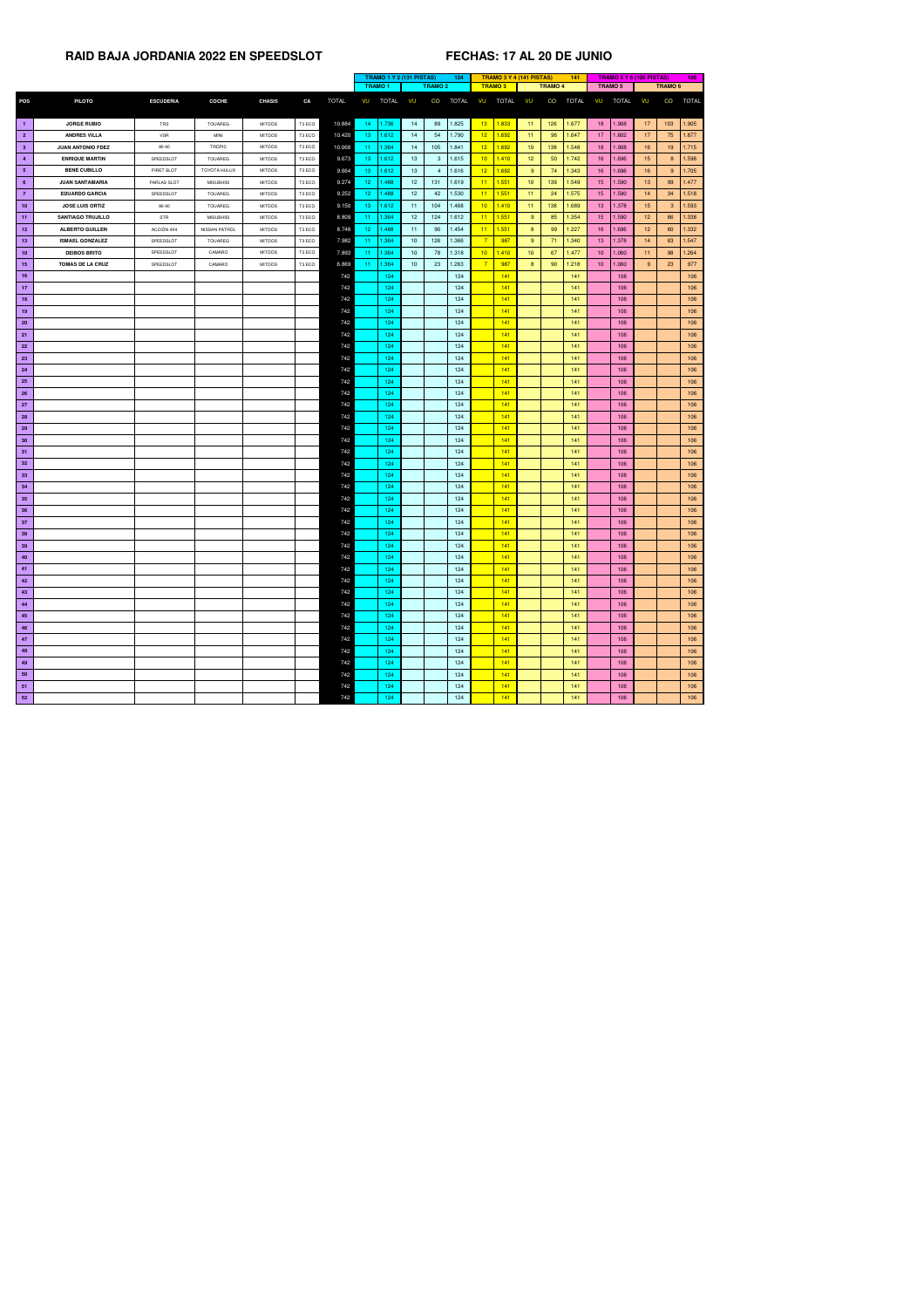|                 |                           |                   |                        |                   |                |              | TRAMO 1 Y 2 (131 PISTAS)<br>131 |              |                 |                |              |                 |              | <b>TRAMO 3 Y 4 (141 PISTAS)</b> |                 | 141          |                    | TRAMO 5 Y 6 (106 PISTAS) |                 |              | 106          |
|-----------------|---------------------------|-------------------|------------------------|-------------------|----------------|--------------|---------------------------------|--------------|-----------------|----------------|--------------|-----------------|--------------|---------------------------------|-----------------|--------------|--------------------|--------------------------|-----------------|--------------|--------------|
|                 |                           |                   |                        |                   |                |              | <b>TRAMO 2</b><br><b>TRAMO1</b> |              | <b>TRAMO3</b>   |                |              | <b>TRAMO 4</b>  |              |                                 | <b>TRAMO 5</b>  |              | TRAMO <sub>6</sub> |                          |                 |              |              |
| <b>POS</b>      | <b>PILOTO</b>             | <b>ESCUDERIA</b>  | <b>COCHE</b>           | <b>CHASIS</b>     | CA             | <b>TOTAL</b> | VU                              | <b>TOTAL</b> | VU              | CO             | <b>TOTAL</b> | VU              | <b>TOTAL</b> | VU                              | CO              | <b>TOTAL</b> | VU                 | <b>TOTAL</b>             | VU              | CO           | <b>TOTAL</b> |
|                 |                           |                   |                        |                   |                |              |                                 |              |                 |                |              |                 |              |                                 |                 |              |                    |                          |                 |              |              |
| $\blacksquare$  | <b>JORGE DURAN</b>        | TWISTER           | <b>IVECO</b>           | <b>TWISTER</b>    | <b>T5</b>      | 11.331       | $ 14\rangle$                    | 1.834        | 15              | 24             | 1.989        | 13 <sup>°</sup> | 1.833        | 12 <sub>2</sub>                 | 75              | 1.767        | 18 <sup>7</sup>    | 1.908                    | 18              | 92           | 2.000        |
| $\overline{2}$  | <b>JORGE RUBIO</b>        | TRS               | RENAULT SHERPA         | <b>XC RAID</b>    | T <sub>5</sub> | 11.147       | -14                             | 1.834        | 14              | 59             | 1.893        | 13 <sup>7</sup> | 1.833        | 13 <sub>1</sub>                 | 89              | 1.922        | 17 <sup>2</sup>    | 1.802                    | 17              | 61           | 1.863        |
| 3 <sup>2</sup>  | <b>ROBERTO SANCHEZ</b>    | <b>FR</b>         | GMC                    | <b>FR</b>         | T <sub>5</sub> | 10.937       | -14                             | .834         | 14              | 57             | 1.891        | 12 <sub>2</sub> | 1.692        | 12 <sub>2</sub>                 | 138             | 1.830        | 17 <sup>2</sup>    | 1.802                    | 17              | 86           | 1.888        |
| $\overline{4}$  | <b>LORENZO CASTRO</b>     | <b>TWISTER</b>    | URAL                   | TWISTER           | T <sub>5</sub> | 10.795       | 13 <sub>1</sub>                 | 1.703        | 14              | 98             | 1.932        | 13 <sup>°</sup> | 1.833        | 12 <sub>2</sub>                 |                 | 1.699        | 17 <sup>2</sup>    | 1.802                    | 17              | 24           | 1.826        |
| 5 <sub>5</sub>  | <b>JOSE PABLO BAQUERO</b> | <b>AXARQUIA</b>   | PRADA                  | TWISTER           | T5             | 10.417       | 13 <sub>1</sub>                 | 1.703        | 13              | 77             | 1.780        | 12 <sub>2</sub> | 1.692        | 11                              | 38              | 1.589        | 18 <sup>°</sup>    | 1.908                    | 16              | 49           | 1.745        |
| $6^{\circ}$     | <b>JUAN ANTONIO FDEZ</b>  | 80-90             | KAMAT                  | <b>MITOOS</b>     | T <sub>5</sub> | 10.215       | -14                             | 1.834        | 13              | $\overline{7}$ | 1.710        | 11              | 1.551        | 11                              | 57              | 1.608        | 17 <sup>2</sup>    | 1.802                    | 16 <sup>°</sup> | 14           | $1.710$      |
| $\overline{7}$  | <b>CARLOS BARRIGA</b>     | <b>JAMON SLOT</b> | <b>IVECO</b>           | <b>FR</b>         | T <sub>5</sub> | 10.180       | 12                              | 1.572        | 13 <sup>7</sup> | 94             | 1.797        | 11              | 1.551        | 11                              | 72              | 1.623        | 17 <sub>1</sub>    | 1.802                    | 17              | 33           | 1.835        |
| 8 <sup>1</sup>  | <b>RAUL NICOLAS</b>       | <b>DIANA SLOT</b> | <b>TATRA</b>           | <b>FR</b>         | T5             | 10.113       | -14                             | 1.834        | 12              | 118            | 1.690        | 12 <sub>2</sub> | 1.692        | 10 <sub>1</sub>                 | 92              | 1.502        | 16 <sup>°</sup>    | 1.696                    | 16              | $\mathbf{3}$ | 1.699        |
| $9^{\circ}$     | <b>ALBERTO GUILLEN</b>    | ACCIÒN 4X4        | <b>MERCEDES ZETROS</b> | <b>MITOOS</b>     | T5             | 9.507        | 13                              | .703         | 12 <sub>2</sub> | 94             | 1.666        | 11              | 1.551        | 9                               | 75              | 1.344        | 16 <sup>°</sup>    | 1.696                    | 14              | 63           | 1.547        |
| 10              | <b>SANTIAGO TRUJILLO</b>  | STR               | URAL                   | TWISTER           | <b>T5</b>      | 9.430        | 12 <sub>1</sub>                 | 1.572        | 13 <sup>7</sup> | 69             | 1.772        | 11              | 1.551        | 10 <sup>°</sup>                 | 14              | 1.424        | 16                 | 1.696                    | 13              | 37           | 1.415        |
| 11              | <b>BENE CUBILLO</b>       | PIRET SLOT        | MERCEDES ZETROS        | <b>FR</b>         | T <sub>5</sub> | 9.074        | 12 <sub>1</sub>                 | 1.572        | 11              | 72             | 1.513        | 8               | 1.128        | 10 <sub>1</sub>                 | 48              | 1.458        | 16 <sup>1</sup>    | 1.696                    | 16              | 11           | 1.707        |
| 12              | <b>ENRIQUE MARTIN</b>     | SPEEDSLOT         | <b>MAN</b>             | <b>MITOOS</b>     | T <sub>5</sub> | 8.616        | 11 <sub>1</sub>                 | 1.441        | 10 <sub>1</sub> | 69             | 1.379        | 10 <sub>1</sub> | 1.410        | 10 <sub>1</sub>                 | 74              | 1.484        | 14 <sup>1</sup>    | 1.484                    | 13 <sup>°</sup> | 40           | 1.418        |
| 13              | <b>MIGUEL GARCIA</b>      | SPEEDSLOT         | <b>MAN</b>             | <b>AVANT SLOT</b> | T <sub>5</sub> | 4.553        | -3                              | 393          | 3 <sup>1</sup>  | 21             | 414          | 5 <sup>5</sup>  | 705          | $6^{\circ}$                     | 15 <sub>1</sub> | 861          | 8                  | 848                      | 12 <sub>2</sub> | 60           | 1.332        |
| 14              |                           |                   |                        |                   | T5             | 756          |                                 | 131          |                 |                | 131          |                 | 141          |                                 |                 | 141          |                    | 106                      |                 |              | 106          |
| 15              |                           |                   |                        |                   | T <sub>5</sub> | 756          |                                 | 131          |                 |                | 131          |                 | 141          |                                 |                 | 141          |                    | 106                      |                 |              | 106          |
| 16              |                           |                   |                        |                   | T <sub>5</sub> | 756          |                                 | 131          |                 |                | 131          |                 | 141          |                                 |                 | 141          |                    | 106                      |                 |              | 106          |
| 17              |                           |                   |                        |                   | T <sub>5</sub> | 756          |                                 | 131          |                 |                | 131          |                 | 141          |                                 |                 | 141          |                    | 106                      |                 |              | 106          |
| 18              |                           |                   |                        |                   | T <sub>5</sub> | 756          |                                 | $131$        |                 |                | 131          |                 | 141          |                                 |                 | 141          |                    | 106                      |                 |              | 106          |
| 19              |                           |                   |                        |                   | T5             | 756          |                                 | 131          |                 |                | 131          |                 | 141          |                                 |                 | 141          |                    | 106                      |                 |              | 106          |
| 20 <sub>2</sub> |                           |                   |                        |                   | T <sub>5</sub> | 756          |                                 | 131          |                 |                | 131          |                 | 141          |                                 |                 | 141          |                    | 106                      |                 |              | 106          |
| 21              |                           |                   |                        |                   | T <sub>5</sub> | 756          |                                 | 131          |                 |                | 131          |                 | 141          |                                 |                 | 141          |                    | 106                      |                 |              | 106          |
| <b>22</b>       |                           |                   |                        |                   | T <sub>5</sub> | 756          |                                 | 131          |                 |                | 131          |                 | 141          |                                 |                 | 141          |                    | 106                      |                 |              | 106          |
| 23              |                           |                   |                        |                   | T5             | 756          |                                 | 131          |                 |                | 131          |                 | 141          |                                 |                 | 141          |                    | 106                      |                 |              | 106          |
| 24              |                           |                   |                        |                   | T5             | 756          |                                 | 131          |                 |                | 131          |                 | 141          |                                 |                 | 141          |                    | 106                      |                 |              | 106          |
| 25              |                           |                   |                        |                   | T5             | 756          |                                 | 131          |                 |                | 131          |                 | 141          |                                 |                 | 141          |                    | 106                      |                 |              | 106          |
| 26              |                           |                   |                        |                   | T5             | 756          |                                 | 131          |                 |                | 131          |                 | 141          |                                 |                 | 141          |                    | 106                      |                 |              | 106          |
| 27              |                           |                   |                        |                   | T <sub>5</sub> | 756          |                                 | 131          |                 |                | 131          |                 | 141          |                                 |                 | 141          |                    | 106                      |                 |              | 106          |
| 28              |                           |                   |                        |                   | T5             | 756          |                                 | 131          |                 |                | 131          |                 | 141          |                                 |                 | 141          |                    | 106                      |                 |              | 106          |
| 29              |                           |                   |                        |                   | T <sub>5</sub> | 756          |                                 | 131          |                 |                | 131          |                 | 141          |                                 |                 | 141          |                    | 106                      |                 |              | 106          |
| 30              |                           |                   |                        |                   | T <sub>5</sub> | 756          |                                 | 131          |                 |                | 131          |                 | 141          |                                 |                 | 141          |                    | 106                      |                 |              | 106          |
| 31              |                           |                   |                        |                   | T <sub>5</sub> | 756          |                                 | 131          |                 |                | 131          |                 | 141          |                                 |                 | 141          |                    | 106                      |                 |              | 106          |
| 32 <sub>2</sub> |                           |                   |                        |                   | <b>T5</b>      | 756          |                                 | 131          |                 |                | 131          |                 | 141          |                                 |                 | 141          |                    | 106                      |                 |              | 106          |
| 33              |                           |                   |                        |                   | T5             | 756          |                                 | 131          |                 |                | 131          |                 | 141          |                                 |                 | 141          |                    | 106                      |                 |              | 106          |
| 34              |                           |                   |                        |                   | T5             | 756          |                                 | 131          |                 |                | 131          |                 | 141          |                                 |                 | 141          |                    | 106                      |                 |              | 106          |
| 35              |                           |                   |                        |                   | <b>T5</b>      | 756          |                                 | 131          |                 |                | 131          |                 | 141          |                                 |                 | 141          |                    | 106                      |                 |              | 106          |
| 36              |                           |                   |                        |                   | T <sub>5</sub> | 756          |                                 | 131          |                 |                | 131          |                 | 141          |                                 |                 | 141          |                    | 106                      |                 |              | 106          |
| 37              |                           |                   |                        |                   | T5             | 756          |                                 | 131          |                 |                | 131          |                 | 141          |                                 |                 | 141          |                    | 106                      |                 |              | 106          |
| 38              |                           |                   |                        |                   | T <sub>5</sub> | 756          |                                 | 131          |                 |                | 131          |                 | 141          |                                 |                 | 141          |                    | 106                      |                 |              | 106          |
| 39              |                           |                   |                        |                   | T5             | 756          |                                 | 131          |                 |                | 131          |                 | 141          |                                 |                 | 141          |                    | 106                      |                 |              | 106          |
| 40              |                           |                   |                        |                   | T5             | 756          |                                 | 131          |                 |                | 131          |                 | 141          |                                 |                 | 141          |                    | 106                      |                 |              | 106          |
| 41              |                           |                   |                        |                   | <b>T5</b>      | 756          |                                 | 131          |                 |                | 131          |                 | 141          |                                 |                 | 141          |                    | 106                      |                 |              | 106          |
| 42              |                           |                   |                        |                   | <b>T5</b>      | 756          |                                 | 131          |                 |                | 131          |                 | 141          |                                 |                 | 141          |                    | 106                      |                 |              | 106          |
| 43              |                           |                   |                        |                   | T5             | 756          |                                 | 131          |                 |                | 131          |                 | 141          |                                 |                 | 141          |                    | 106                      |                 |              | 106          |
| 44              |                           |                   |                        |                   | T5             | 756          |                                 | 131          |                 |                | 131          |                 | 141          |                                 |                 | 141          |                    | 106                      |                 |              | 106          |
| 45              |                           |                   |                        |                   | <b>T5</b>      | 756          |                                 | 131          |                 |                | 131          |                 | 141          |                                 |                 | 141          |                    | 106                      |                 |              | 106          |
| 46              |                           |                   |                        |                   | <b>T5</b>      | 756          |                                 | 131          |                 |                | 131          |                 | 141          |                                 |                 | 141          |                    | 106                      |                 |              | 106          |
| 47              |                           |                   |                        |                   | T <sub>5</sub> | 756          |                                 | 131          |                 |                | 131          |                 | 141          |                                 |                 | 141          |                    | 106                      |                 |              | 106          |
| 48              |                           |                   |                        |                   | <b>T5</b>      | 756          |                                 | 131          |                 |                | 131          |                 | 141          |                                 |                 | 141          |                    | 106                      |                 |              | 106          |
| 49              |                           |                   |                        |                   | <b>T5</b>      | 756          |                                 | 131          |                 |                | 131          |                 | 141          |                                 |                 | 141          |                    | 106                      |                 |              | 106          |
| 50              |                           |                   |                        |                   | <b>T5</b>      | 756          |                                 | 131          |                 |                | 131          |                 | 141          |                                 |                 | 141          |                    | 106                      |                 |              | 106          |
| 51              |                           |                   |                        |                   | <b>T5</b>      | 756          |                                 | 131          |                 |                | 131          |                 | 141          |                                 |                 | 141          |                    | 106                      |                 |              | 106          |
| 52              |                           |                   |                        |                   | T5             | 756          |                                 | 131          |                 |                | 131          |                 | 141          |                                 |                 | 141          |                    | 106                      |                 |              | 106          |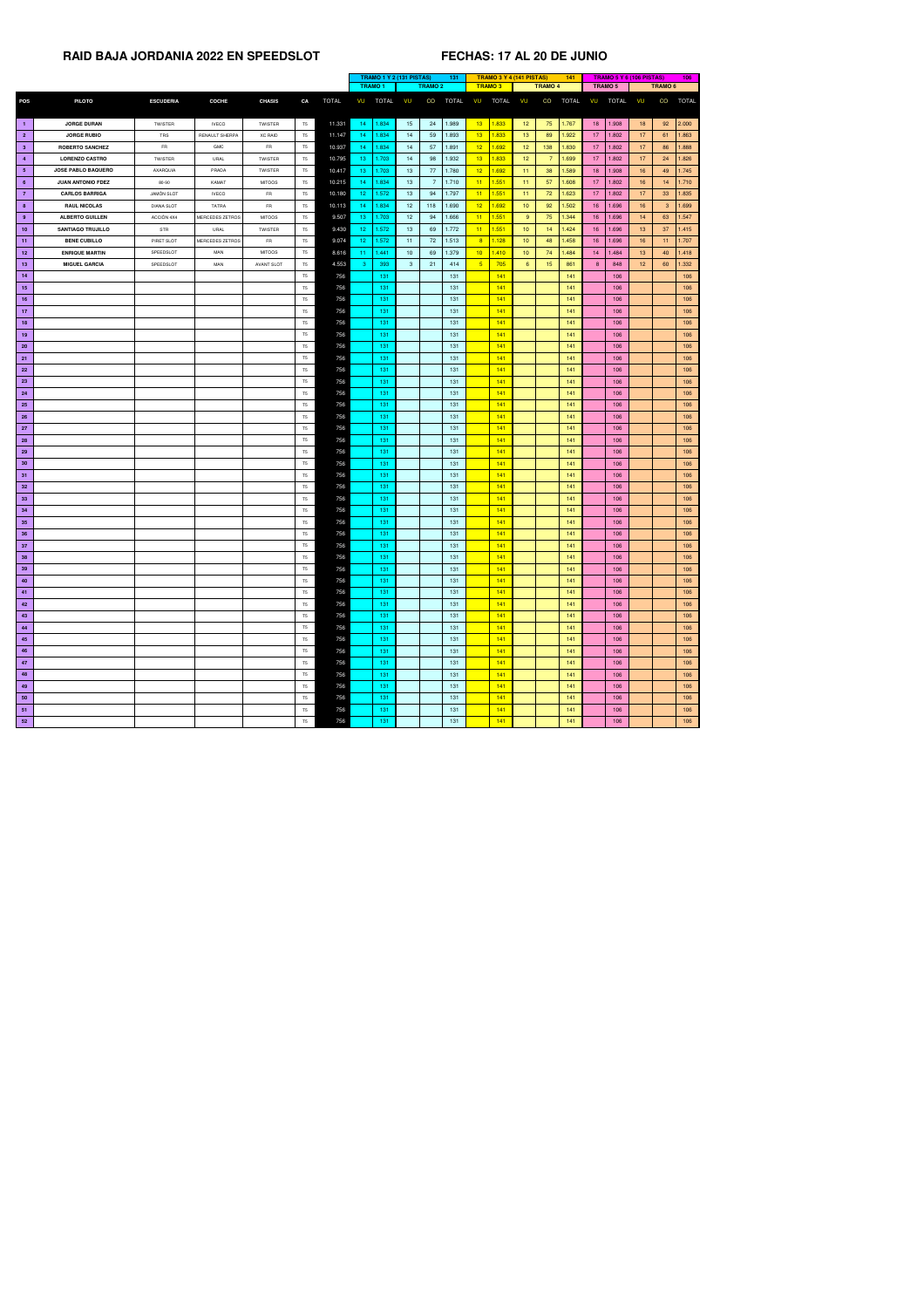|                 |                                |                   |                   |                |                |              | <b>TRAMO 1 Y 2 (131 PISTAS)</b><br>131 |              |                 | <b>TRAMO 3 Y 4 (141 PISTAS)</b> |              |                          | 141             |                | <b>TRAMO 5 Y 6 (106 PISTAS)</b> |                 |                | 106             |                |              |
|-----------------|--------------------------------|-------------------|-------------------|----------------|----------------|--------------|----------------------------------------|--------------|-----------------|---------------------------------|--------------|--------------------------|-----------------|----------------|---------------------------------|-----------------|----------------|-----------------|----------------|--------------|
|                 |                                |                   |                   |                |                |              | <b>TRAMO1</b>                          |              |                 | <b>TRAMO 2</b>                  |              | <b>TRAMO3</b>            |                 | <b>TRAMO 4</b> |                                 |                 | <b>TRAMO 5</b> |                 | <b>TRAMO 6</b> |              |
| <b>POS</b>      | <b>PILOTO</b>                  | <b>ESCUDERIA</b>  | <b>COCHE</b>      | <b>CHASIS</b>  | CA             | <b>TOTAL</b> | VU                                     | <b>TOTAL</b> | VU              | CO                              | <b>TOTAL</b> | <b>TOTAL</b><br>VU       | VU              | CO             | <b>TOTAL</b>                    | VU              | <b>TOTAL</b>   | VU              | CO             | <b>TOTAL</b> |
|                 |                                |                   |                   |                |                |              |                                        |              |                 |                                 |              |                          |                 |                |                                 |                 |                |                 |                |              |
| $\blacksquare$  | <b>LORENZO CASTRO</b>          | TWISTER           | P 3008            | <b>TWISTER</b> | <b>T6</b>      | 11.454       | 14                                     | 1.834        | 15              | 61                              | 2.026        | 1.974<br>14              | 12 <sup>7</sup> | 18             | 1.710                           | 18              | 1.908          | 18              | 94             | 2.002        |
| $\overline{2}$  | <b>ANDRES VILLA</b>            | <b>VSR</b>        | P 205             | TWISTER        | T <sub>6</sub> | 11.174       | 15 <sub>1</sub>                        | 1.965        | 14              | 37                              | 1.871        | 13 <sup>°</sup><br>1.833 | 11 <sub>1</sub> | 59             | 1.610                           | 17 <sup>2</sup> | 1.802          | 19 <sup>°</sup> | 79             | 2.093        |
| 3 <sup>2</sup>  | <b>JAVIER PIÑA</b>             | <b>FR</b>         | <b>JULES</b>      | FR             | T <sub>6</sub> | 10.470       | 12 <sub>1</sub>                        | 1.572        | 14              | 48                              | 1.882        | 12 <sub>2</sub><br>1.692 | 12 <sub>2</sub> | 74             | 1.766                           | 17 <sup>2</sup> | 1.802          | 16              | 60             | 1.756        |
| $\overline{4}$  | <b>ROBERTO SANCHEZ</b>         | <b>FR</b>         | L200              | FR             | T <sub>6</sub> | 10.460       | 13                                     | 1.703        | 14              | 95                              | 1.929        | 12 <sup>2</sup><br>1.692 | 11 <sub>1</sub> | 41             | 1.592                           | 17 <sub>2</sub> | 1.802          | 16              | 46             | 1.742        |
| 5 <sub>5</sub>  | <b>JOSE PABLO BAQUERO</b>      | AXARQUIA          | <b>JULES</b>      | TWISTER        | <b>T6</b>      | 10.046       | 12 <sub>2</sub>                        | 1.572        | 12 <sup>°</sup> | 69                              | 1.641        | 12 <sup>2</sup><br>1.692 | 11              | 50             | 1.601                           | 18              | 1.908          | 15 <sup>7</sup> | 42             | 1.632        |
| $6\overline{6}$ | <b>CARLOS BARRIGA</b>          | <b>JAMON SLOT</b> | <b>JULES</b>      | FR             | T <sub>6</sub> | 10.007       | 13 <sub>1</sub>                        | 1.703        | 13              | 75                              | 1.778        | 1.551<br>11              | 11              | 90             | 1.641                           | 17 <sup>2</sup> | 1.802          | 14              | 48             | 1.532        |
| $\overline{7}$  | <b>JUANNANTONIO SANTAMARIA</b> | PARLA SLOT        | <b>LAND ROBER</b> | <b>MITOOS</b>  | T6             | 9.247        | 12 <sub>1</sub>                        | 1.572        | 13              | 37                              | 1.740        | 10<br>1.410              | 10 <sup>°</sup> | 139            | 1.549                           | 15 <sub>1</sub> | 1.590          | 13 <sup>7</sup> | 8 <sup>8</sup> | 1.386        |
| 8               |                                |                   |                   |                | T <sub>6</sub> | 756          |                                        | 131          |                 |                                 | 131          | 141                      |                 |                | 141                             |                 | 106            |                 |                | 106          |
| 9               |                                |                   |                   |                | T <sub>6</sub> | 756          |                                        | 131          |                 |                                 | 131          | 141                      |                 |                | 141                             |                 | 106            |                 |                | 106          |
| 10              |                                |                   |                   |                | T <sub>6</sub> | 756          |                                        | 131          |                 |                                 | 131          | 141                      |                 |                | 141                             |                 | 106            |                 |                | 106          |
| 11              |                                |                   |                   |                | T <sub>6</sub> | 756          |                                        | 131          |                 |                                 | 131          | 141                      |                 |                | 141                             |                 | 106            |                 |                | 106          |
| 12              |                                |                   |                   |                | T <sub>6</sub> | 756          |                                        | 131          |                 |                                 | 131          | 141                      |                 |                | 141                             |                 | 106            |                 |                | 106          |
| 13              |                                |                   |                   |                | T <sub>6</sub> | 756          |                                        | 131          |                 |                                 | 131          | 141                      |                 |                | 141                             |                 | 106            |                 |                | 106          |
| 14              |                                |                   |                   |                | T <sub>6</sub> | 756          |                                        | 131          |                 |                                 | 131          | 141                      |                 |                | 141                             |                 | 106            |                 |                | 106          |
| 15              |                                |                   |                   |                | T <sub>6</sub> | 756          |                                        | 131          |                 |                                 | 131          | 141                      |                 |                | 141                             |                 | 106            |                 |                | 106          |
| 16              |                                |                   |                   |                | T6             | 756          |                                        | 131          |                 |                                 | 131          | 141                      |                 |                | 141                             |                 | 106            |                 |                | 106          |
| 17              |                                |                   |                   |                | T <sub>6</sub> | 756          |                                        | 131          |                 |                                 | 131          | 141                      |                 |                | 141                             |                 | 106            |                 |                | 106          |
| 18              |                                |                   |                   |                | T6             | 756          |                                        | 131          |                 |                                 | 131          | 141                      |                 |                | 141                             |                 | 106            |                 |                | 106          |
| 19              |                                |                   |                   |                | T <sub>6</sub> | 756          |                                        | 131          |                 |                                 | 131          | 141                      |                 |                | 141                             |                 | 106            |                 |                | 106          |
| <b>20</b>       |                                |                   |                   |                | T <sub>6</sub> | 756          |                                        | 131          |                 |                                 | 131          | 141                      |                 |                | 141                             |                 | 106            |                 |                | 106          |
|                 |                                |                   |                   |                | T <sub>6</sub> | 756          |                                        | 131          |                 |                                 | 131          | 141                      |                 |                | 141                             |                 | 106            |                 |                | 106          |
| 21              |                                |                   |                   |                |                |              |                                        |              |                 |                                 |              |                          |                 |                |                                 |                 |                |                 |                |              |
| 22              |                                |                   |                   |                | T <sub>6</sub> | 756          |                                        | 131          |                 |                                 | 131          | 141                      |                 |                | 141                             |                 | 106            |                 |                | 106          |
| 23              |                                |                   |                   |                | T6             | 756          |                                        | 131          |                 |                                 | 131          | 141                      |                 |                | 141                             |                 | 106            |                 |                | 106          |
| 24              |                                |                   |                   |                | <b>T6</b>      | 756          |                                        | 131          |                 |                                 | 131          | 141                      |                 |                | 141                             |                 | 106            |                 |                | 106          |
| <b>25</b>       |                                |                   |                   |                | T <sub>6</sub> | 756          |                                        | 131          |                 |                                 | 131          | 141                      |                 |                | 141                             |                 | 106            |                 |                | 106          |
| <b>26</b>       |                                |                   |                   |                | T <sub>6</sub> | 756          |                                        | 131          |                 |                                 | 131          | 141                      |                 |                | 141                             |                 | 106            |                 |                | 106          |
| 27              |                                |                   |                   |                | T <sub>6</sub> | 756          |                                        | 131          |                 |                                 | 131          | 141                      |                 |                | 141                             |                 | 106            |                 |                | 106          |
| <b>28</b>       |                                |                   |                   |                | T <sub>6</sub> | 756          |                                        | 131          |                 |                                 | 131          | 141                      |                 |                | 141                             |                 | 106            |                 |                | 106          |
| 29              |                                |                   |                   |                | T6             | 756          |                                        | 131          |                 |                                 | 131          | 141                      |                 |                | 141                             |                 | 106            |                 |                | 106          |
| 30 <sub>o</sub> |                                |                   |                   |                | T <sub>6</sub> | 756          |                                        | 131          |                 |                                 | 131          | 141                      |                 |                | 141                             |                 | 106            |                 |                | 106          |
| 31              |                                |                   |                   |                | T6             | 756          |                                        | 131          |                 |                                 | 131          | 141                      |                 |                | 141                             |                 | 106            |                 |                | 106          |
| 32              |                                |                   |                   |                | T6             | 756          |                                        | 131          |                 |                                 | 131          | 141                      |                 |                | 141                             |                 | 106            |                 |                | 106          |
| 33              |                                |                   |                   |                | <b>T6</b>      | 756          |                                        | 131          |                 |                                 | 131          | 141                      |                 |                | 141                             |                 | 106            |                 |                | 106          |
| 34              |                                |                   |                   |                | T <sub>6</sub> | 756          |                                        | 131          |                 |                                 | 131          | 141                      |                 |                | 141                             |                 | 106            |                 |                | 106          |
| 35              |                                |                   |                   |                | T <sub>6</sub> | 756          |                                        | 131          |                 |                                 | 131          | 141                      |                 |                | 141                             |                 | 106            |                 |                | 106          |
| 36              |                                |                   |                   |                | T <sub>6</sub> | 756          |                                        | 131          |                 |                                 | 131          | 141                      |                 |                | 141                             |                 | 106            |                 |                | 106          |
| 37              |                                |                   |                   |                | T <sub>6</sub> | 756          |                                        | 131          |                 |                                 | 131          | 141                      |                 |                | 141                             |                 | 106            |                 |                | 106          |
| 38              |                                |                   |                   |                | T <sub>6</sub> | 756          |                                        | 131          |                 |                                 | 131          | 141                      |                 |                | 141                             |                 | 106            |                 |                | 106          |
| 39              |                                |                   |                   |                | T6             | 756          |                                        | 131          |                 |                                 | 131          | 141                      |                 |                | 141                             |                 | 106            |                 |                | 106          |
| 40              |                                |                   |                   |                | T6             | 756          |                                        | 131          |                 |                                 | 131          | 141                      |                 |                | 141                             |                 | 106            |                 |                | 106          |
| 41              |                                |                   |                   |                | T6             | 756          |                                        | 131          |                 |                                 | 131          | 141                      |                 |                | 141                             |                 | 106            |                 |                | 106          |
| 42              |                                |                   |                   |                | T <sub>6</sub> | 756          |                                        | 131          |                 |                                 | 131          | 141                      |                 |                | 141                             |                 | 106            |                 |                | 106          |
| 43              |                                |                   |                   |                | T6             | 756          |                                        | 131          |                 |                                 | 131          | 141                      |                 |                | 141                             |                 | 106            |                 |                | 106          |
| 44              |                                |                   |                   |                | T <sub>6</sub> | 756          |                                        | 131          |                 |                                 | 131          | 141                      |                 |                | 141                             |                 | 106            |                 |                | 106          |
| 45              |                                |                   |                   |                | T <sub>6</sub> | 756          |                                        | 131          |                 |                                 | 131          | 141                      |                 |                | 141                             |                 | 106            |                 |                | 106          |
| 46              |                                |                   |                   |                | <b>T6</b>      | 756          |                                        | 131          |                 |                                 | 131          | 141                      |                 |                | 141                             |                 | 106            |                 |                | 106          |
| 47              |                                |                   |                   |                | T <sub>6</sub> | 756          |                                        | 131          |                 |                                 | 131          | 141                      |                 |                | 141                             |                 | 106            |                 |                | 106          |
| 48              |                                |                   |                   |                | T <sub>6</sub> | 756          |                                        | 131          |                 |                                 | 131          | 141                      |                 |                | 141                             |                 | 106            |                 |                | 106          |
| 49              |                                |                   |                   |                | <b>T6</b>      | 756          |                                        | 131          |                 |                                 | 131          | 141                      |                 |                | 141                             |                 | 106            |                 |                | 106          |
| 50              |                                |                   |                   |                | T6             | 756          |                                        | 131          |                 |                                 | 131          | 141                      |                 |                | 141                             |                 | 106            |                 |                | 106          |
| 51              |                                |                   |                   |                | T <sub>6</sub> | 756          |                                        | 131          |                 |                                 | 131          | 141                      |                 |                | 141                             |                 | 106            |                 |                | 106          |
| 52              |                                |                   |                   |                | T6             | 756          |                                        | $131$        |                 |                                 | 131          | 141                      |                 |                | 141                             |                 | 106            |                 |                | 106          |
|                 |                                |                   |                   |                |                |              |                                        |              |                 |                                 |              |                          |                 |                |                                 |                 |                |                 |                |              |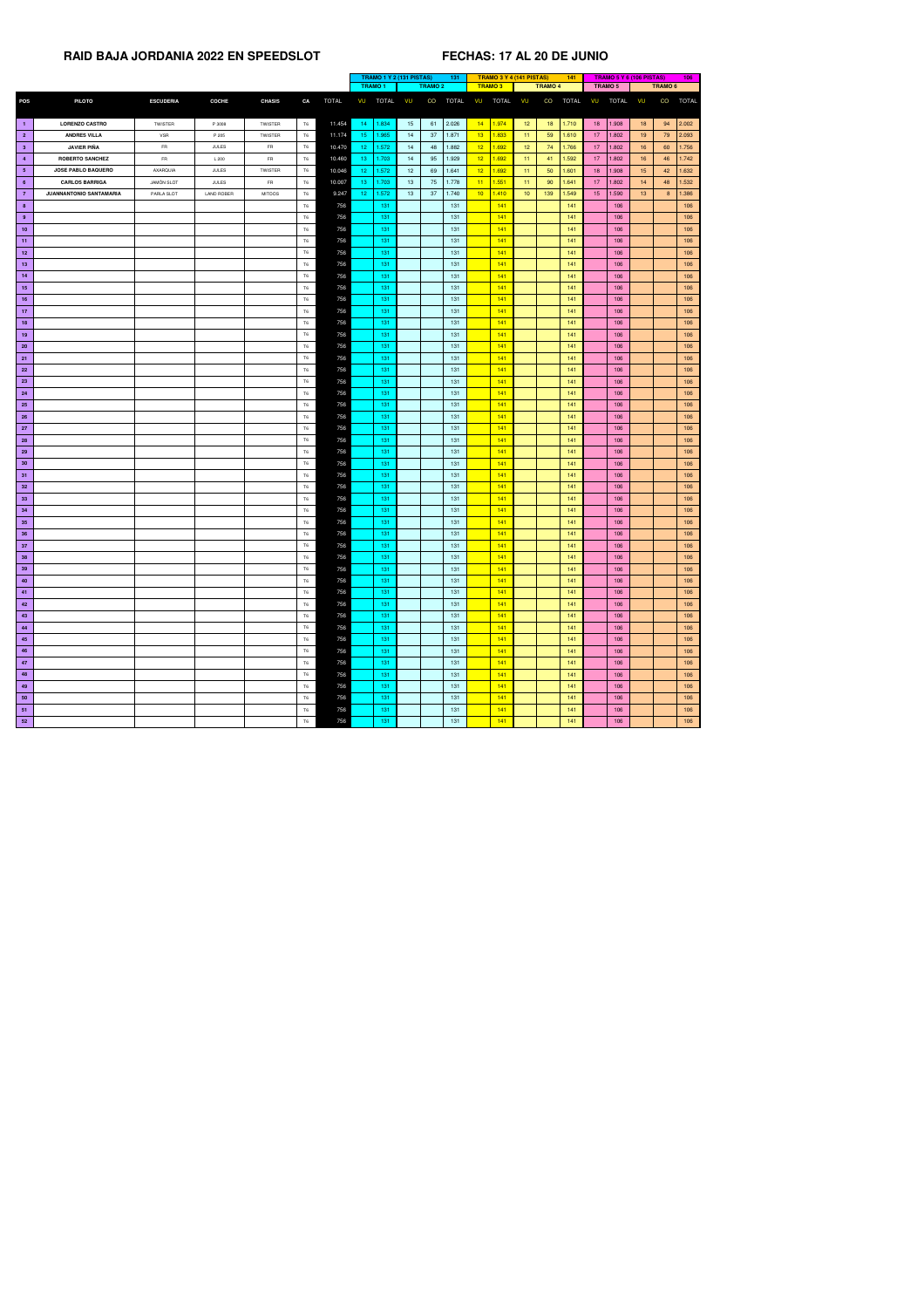|                 |                            |                      |              |               |               |              |                          | TRAMO 1 Y 2 (131 PISTAS)<br>131 |                |              | <b>TRAMO 3 Y 4 (141 PISTAS)</b> |                |                 | 141            |              |                 | TRAMO 5 Y 6 (106 PISTAS) |                 | 106            |              |
|-----------------|----------------------------|----------------------|--------------|---------------|---------------|--------------|--------------------------|---------------------------------|----------------|--------------|---------------------------------|----------------|-----------------|----------------|--------------|-----------------|--------------------------|-----------------|----------------|--------------|
|                 |                            |                      |              |               |               |              | <b>TRAMO1</b>            |                                 | <b>TRAMO 2</b> |              |                                 | <b>TRAMO 3</b> |                 | <b>TRAMO 4</b> |              | <b>TRAMO 5</b>  |                          |                 | <b>TRAMO 6</b> |              |
| <b>POS</b>      | <b>PILOTO</b>              | <b>ESCUDERIA</b>     | <b>COCHE</b> | <b>CHASIS</b> | CA            | <b>TOTAL</b> | <b>TOTAL</b><br>VU       | VU                              | CO             | <b>TOTAL</b> | VU                              | <b>TOTAL</b>   | VU              | CO             | <b>TOTAL</b> | VU              | <b>TOTAL</b>             | VU              | CO             | <b>TOTAL</b> |
|                 |                            |                      |              |               |               |              |                          |                                 |                |              |                                 |                |                 |                |              |                 |                          |                 |                |              |
| $\blacksquare$  | <b>DARIO MERCHAN</b>       | <b>MERCHAN SPORT</b> | WV SCARABAJO | <b>MITOOS</b> | CR            | 9.052        | 1.572<br>$12 -$          | 12 <sub>2</sub>                 | 37             | 1.609        |                                 | $11 \t 1.551$  | 9 <sup>°</sup>  | 89             | 1.358        | 14              | 1.484                    | 13 <sup>°</sup> | 100            | 1.478        |
| $\overline{2}$  | <b>JOSE MANUEL MERCHAN</b> | <b>MERCHAN SPORT</b> | PORSCHE 959  | <b>MITOOS</b> | $\mathsf{CR}$ | 8.753        | 1.441<br>$11 -$          | 12 <sub>2</sub>                 | 37             | 1.609        | $\overline{7}$                  | 987            | 10 <sup>°</sup> | 20             | 1.430        | 16 <sup>°</sup> | 1.696                    | 15              |                | 1.590        |
| $\mathbf{3}$    | <b>ANTONIO MARTINEZ</b>    | TRAMPARAID           | PORSCHE 959  | SCALEAUTO     | ${\sf CR}$    | 8.497        | 1.441<br>$11 -$          | 11 <sub>1</sub>                 | 76             | 1.517        | 10 <sup>2</sup>                 | 1.410          | 9 <sup>°</sup>  | 48             | 1.317        | 14              | 1.484                    | 12 <sup>7</sup> | 56             | 1.328        |
| $5\phantom{.0}$ | <b>ANDRES VILLEGAS</b>     | SLOT 3D              | PANDA        | <b>MITOOS</b> | CR            | 7.839        | 10 <sub>1</sub><br>1.310 | 10 <sup>1</sup>                 | 27             | 1.337        | 9                               | 1.269          | 9 <sup>°</sup>  | 25             | 1.294        | 12 <sup>7</sup> | 1.272                    | 12 <sub>2</sub> | 85             | 1.357        |
| $6\phantom{.}6$ |                            |                      |              |               | ${\sf CR}$    | 756          | 131                      |                                 |                | 131          |                                 | 141            |                 |                | 141          |                 | 106                      |                 |                | 106          |
| $\overline{7}$  |                            |                      |              |               | CR            | 756          | 131                      |                                 |                | 131          |                                 | 141            |                 |                | 141          |                 | 106                      |                 |                | 106          |
| 8               |                            |                      |              |               | CR            | 756          | $131$                    |                                 |                | 131          |                                 | 141            |                 |                | 141          |                 | 106                      |                 |                | 106          |
| 9               |                            |                      |              |               | CR            | 756          | 131                      |                                 |                | 131          |                                 | 141            |                 |                | 141          |                 | 106                      |                 |                | 106          |
| 10              |                            |                      |              |               | CR            | 756          | 131                      |                                 |                | 131          |                                 | 141            |                 |                | 141          |                 | 106                      |                 |                | 106          |
| 11              |                            |                      |              |               | CR            | 756          | 131                      |                                 |                | 131          |                                 | 141            |                 |                | 141          |                 | 106                      |                 |                | 106          |
| 12              |                            |                      |              |               | CR            | 756          | 131                      |                                 |                | 131          |                                 | 141            |                 |                | 141          |                 | 106                      |                 |                | 106          |
| 13              |                            |                      |              |               | CR            | 756          | 131                      |                                 |                | 131          |                                 | 141            |                 |                | 141          |                 | 106                      |                 |                | 106          |
| 14              |                            |                      |              |               | CR            | 756          | 131                      |                                 |                | 131          |                                 | 141            |                 |                | 141          |                 | 106                      |                 |                | 106          |
| 15              |                            |                      |              |               | CR            | 756          | 131                      |                                 |                | 131          |                                 | 141            |                 |                | 141          |                 | 106                      |                 |                | 106          |
| 16              |                            |                      |              |               | CR            | 756          | 131                      |                                 |                | 131          |                                 | 141            |                 |                | 141          |                 | 106                      |                 |                | 106          |
| 17              |                            |                      |              |               | CR            | 756          | 131                      |                                 |                | 131          |                                 | 141            |                 |                | 141          |                 | 106                      |                 |                | 106          |
| 18              |                            |                      |              |               | CR            | 756          | 131                      |                                 |                | 131          |                                 | 141            |                 |                | 141          |                 | 106                      |                 |                | 106          |
| 19              |                            |                      |              |               | CR            | 756          | 131                      |                                 |                | 131          |                                 | 141            |                 |                | 141          |                 | 106                      |                 |                | 106          |
| <b>20</b>       |                            |                      |              |               | CR            | 756          | 131                      |                                 |                | 131          |                                 | 141            |                 |                | 141          |                 | 106                      |                 |                | 106          |
|                 |                            |                      |              |               | CR            | 756          | 131                      |                                 |                | 131          |                                 | 141            |                 |                | 141          |                 | 106                      |                 |                | 106          |
| 21              |                            |                      |              |               |               |              |                          |                                 |                |              |                                 |                |                 |                | 141          |                 |                          |                 |                |              |
| <b>22</b>       |                            |                      |              |               | CR            | 756          | 131                      |                                 |                | 131          |                                 | 141            |                 |                |              |                 | 106                      |                 |                | 106          |
| 23              |                            |                      |              |               | CR            | 756          | 131                      |                                 |                | 131          |                                 | 141            |                 |                | 141          |                 | 106                      |                 |                | 106          |
| 24              |                            |                      |              |               | CR            | 756          | 131                      |                                 |                | 131          |                                 | 141            |                 |                | 141          |                 | 106                      |                 |                | 106          |
| 25              |                            |                      |              |               | CR            | 756          | 131                      |                                 |                | 131          |                                 | 141            |                 |                | 141          |                 | 106                      |                 |                | 106          |
| <b>26</b>       |                            |                      |              |               | CR            | 756          | 131                      |                                 |                | 131          |                                 | 141            |                 |                | 141          |                 | 106                      |                 |                | 106          |
| 27              |                            |                      |              |               | CR            | 756          | 131                      |                                 |                | 131          |                                 | 141            |                 |                | 141          |                 | 106                      |                 |                | 106          |
| <b>28</b>       |                            |                      |              |               | CR            | 756          | 131                      |                                 |                | 131          |                                 | 141            |                 |                | 141          |                 | 106                      |                 |                | 106          |
| 29              |                            |                      |              |               | CR            | 756          | 131                      |                                 |                | 131          |                                 | 141            |                 |                | 141          |                 | 106                      |                 |                | 106          |
| 30 <sub>2</sub> |                            |                      |              |               | CR            | 756          | 131                      |                                 |                | 131          |                                 | 141            |                 |                | 141          |                 | 106                      |                 |                | 106          |
| 31              |                            |                      |              |               | CR            | 756          | 131                      |                                 |                | 131          |                                 | 141            |                 |                | 141          |                 | 106                      |                 |                | 106          |
| 32              |                            |                      |              |               | CR            | 756          | 131                      |                                 |                | 131          |                                 | 141            |                 |                | 141          |                 | 106                      |                 |                | 106          |
| 33              |                            |                      |              |               | CR            | 756          | 131                      |                                 |                | 131          |                                 | 141            |                 |                | 141          |                 | 106                      |                 |                | 106          |
| 34              |                            |                      |              |               | CR            | 756          | 131                      |                                 |                | 131          |                                 | 141            |                 |                | 141          |                 | 106                      |                 |                | 106          |
| 35              |                            |                      |              |               | CR            | 756          | 131                      |                                 |                | $131$        |                                 | 141            |                 |                | 141          |                 | 106                      |                 |                | 106          |
| 36              |                            |                      |              |               | CR            | 756          | 131                      |                                 |                | 131          |                                 | 141            |                 |                | 141          |                 | 106                      |                 |                | 106          |
| 37              |                            |                      |              |               | CR            | 756          | 131                      |                                 |                | 131          |                                 | 141            |                 |                | 141          |                 | 106                      |                 |                | 106          |
| 38              |                            |                      |              |               | CR            | 756          | 131                      |                                 |                | 131          |                                 | 141            |                 |                | 141          |                 | 106                      |                 |                | 106          |
| 39              |                            |                      |              |               | CR            | 756          | 131                      |                                 |                | 131          |                                 | 141            |                 |                | 141          |                 | 106                      |                 |                | 106          |
| 40              |                            |                      |              |               | CR            | 756          | 131                      |                                 |                | 131          |                                 | 141            |                 |                | 141          |                 | 106                      |                 |                | 106          |
| 41              |                            |                      |              |               | CR            | 756          | 131                      |                                 |                | 131          |                                 | 141            |                 |                | 141          |                 | 106                      |                 |                | 106          |
| 42              |                            |                      |              |               | CR            | 756          | 131                      |                                 |                | 131          |                                 | 141            |                 |                | 141          |                 | 106                      |                 |                | 106          |
| 43              |                            |                      |              |               | CR            | 756          | 131                      |                                 |                | 131          |                                 | 141            |                 |                | 141          |                 | 106                      |                 |                | 106          |
| 44              |                            |                      |              |               | CR            | 756          | 131                      |                                 |                | 131          |                                 | 141            |                 |                | 141          |                 | 106                      |                 |                | 106          |
| 45              |                            |                      |              |               | CR            | 756          | 131                      |                                 |                | 131          |                                 | 141            |                 |                | 141          |                 | 106                      |                 |                | 106          |
| 46              |                            |                      |              |               | CR            | 756          | 131                      |                                 |                | 131          |                                 | 141            |                 |                | 141          |                 | 106                      |                 |                | 106          |
| 47              |                            |                      |              |               | CR            | 756          | 131                      |                                 |                | 131          |                                 | 141            |                 |                | 141          |                 | 106                      |                 |                | 106          |
| 48              |                            |                      |              |               | CR            | 756          | 131                      |                                 |                | 131          |                                 | 141            |                 |                | 141          |                 | 106                      |                 |                | 106          |
| 49              |                            |                      |              |               | CR            | 756          | 131                      |                                 |                | 131          |                                 | 141            |                 |                | 141          |                 | 106                      |                 |                | 106          |
| 50              |                            |                      |              |               | CR            | 756          | 131                      |                                 |                | 131          |                                 | 141            |                 |                | 141          |                 | 106                      |                 |                | 106          |
| 51              |                            |                      |              |               | CR            | 756          | 131                      |                                 |                | 131          |                                 | 141            |                 |                | 141          |                 | 106                      |                 |                | 106          |
| 52              |                            |                      |              |               | CR            | 756          | 131                      |                                 |                | 131          |                                 | 141            |                 |                | 141          |                 | 106                      |                 |                | 106          |
|                 |                            |                      |              |               |               |              |                          |                                 |                |              |                                 |                |                 |                |              |                 |                          |                 |                |              |